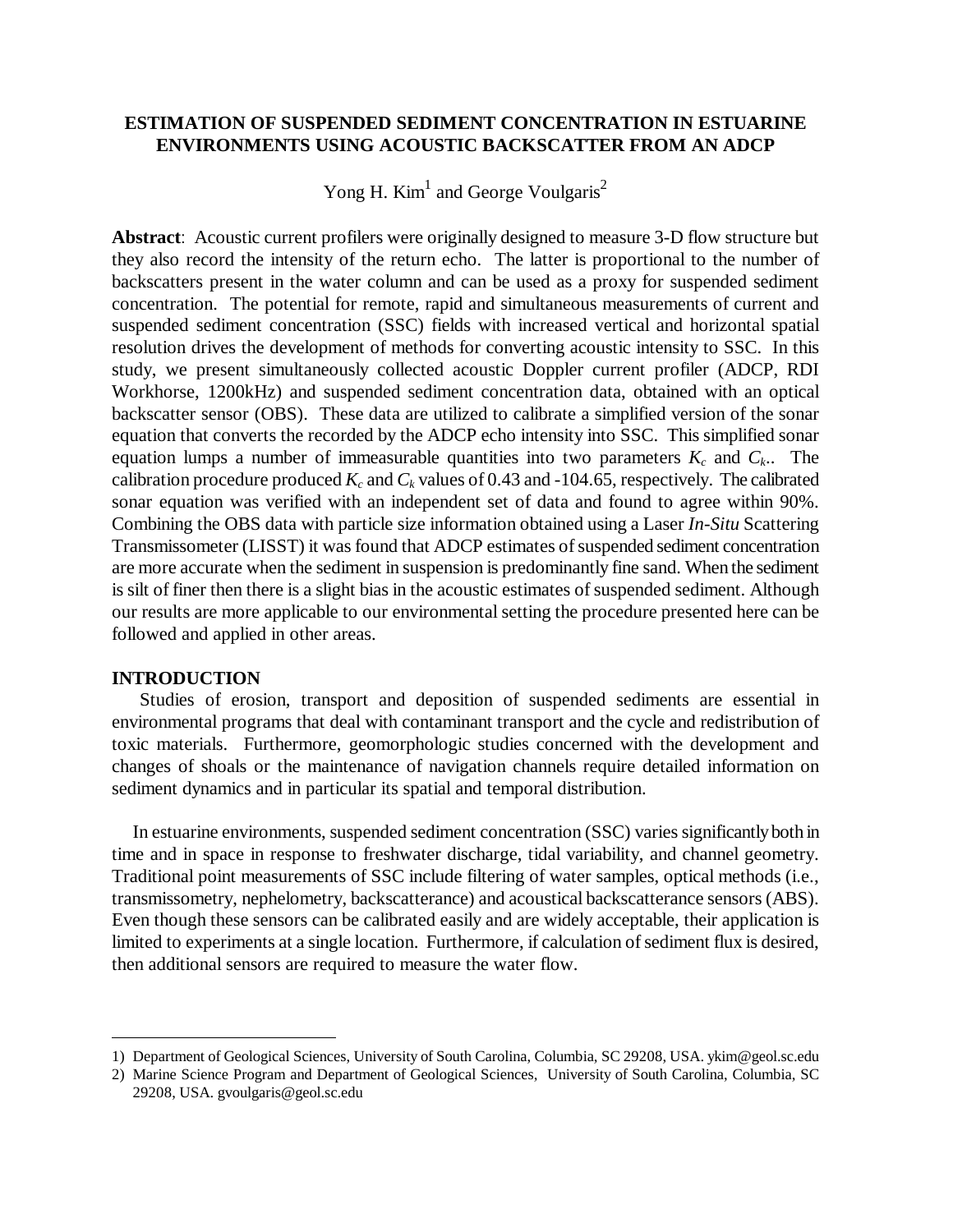Acoustic Doppler current profilers (ADCP) are becoming the standard for measuring current speed both at stationary locations and as ship-borne, moving sensors. Over the past decade there has been increased activity in developing methods to measure SSC using acoustic backscatter intensity from such acoustic current profiling systems(Thorne et al., 1991, 1993; Holdaway et al., 1999; Gartner and Cheng, 2001; Poerbandono and Mayerle, 2001; Gartner, 2002). All types of acoustic current profile record 3-D current data but also measure the intensity of the return echo, which is proportional to the amount of backscattering particles present in the water column. When the majority of backscattering particles are of sedimentary nature, the acoustic intensity can be used as a proxy for total SSC. The relationship between acoustic backscatterance level and SSCis based on the sonar equation (Deines, 1999; Gartner and Cheng, 2001). The intensity of the backscattered echo is a function of distance from the sensor, attenuation due to the water itself, and total concentration of suspended particles.

In this contribution we use experimental data to evaluate the use of a 1200 kHz ADCP for measuring SSC. The specific objectives of this paper are to: (1) calibrate a conventionalsimplified sonar equation for use with a 1200kHz RDI ADCP to be used for estimating SSC; (2) verify the validity of the calibrated sonar equation; and (3) use the data to study SSC distribution in an estuarine environment.

### **THEORETICAL BACKGROUND**

According to basic underwater acoustics theory, the equality between received signal level and background masking level can be expressed by the active sonar equation (Urick, 1983):

$$
DT + NL = SL + 2 \cdot TL + TS + DI \tag{1}
$$

where DT represents detection threshold, NL is noise level, SL is source level, TL is transmission loss, TS is target strength, and DI is receiving directivity index. The source level (SL) and the directivity index (DI) are usually determined by the manufacturer of the acoustic transducer and can be regarded as constants for a specific instrument. Therefore, the output of acoustic signal  $(DT + NL)$  is influenced by the 2-way transmission loss (2 TL) and the target strength (TS) parameters, both of which are influenced by the amount of backscatterance within the water column. The 2-way transmission losses include attenuation by seawater and spreading and attenuation by the sediment particles. The target strength (TS) of suspended sediment is also a function of particle shape, size, rigidity, and acoustic wavelength.

Based on the power (or energy) of acoustic intensity, Deines(1999) simplified the theoretical sonar equation for the broadband RDI ADCP:

$$
S_v = C + 10 \cdot \log_{10}((T_x + 273.16) \cdot R^2) - L_{DBM} - P_{DBW} + 2 \cdot \alpha_w \cdot R + K_c \cdot (E - E_r)
$$
 (2)

where  $S_v$  = the backscatter coefficient (in dB),  $T_x$  = temperature of the transducer (in  $\textdegree$ C),  $R =$ range along the beam to the scatter (in m),  $L_{DBM} = 10 \log_{10}(\text{transmit pulse length})$ ,  $P_{DBW} =$ 10·log<sub>10</sub>(transmit power),  $\alpha_w$  = absorption coefficient of water,  $K_c$  = received signal strength indicator scale factor,  $E =$  echo strength (in counts), and  $E_r =$  received noise (in counts). The first right hand term of the simplified sonar Eq. 2 is parameter  $C$  - a constant that incorporates many of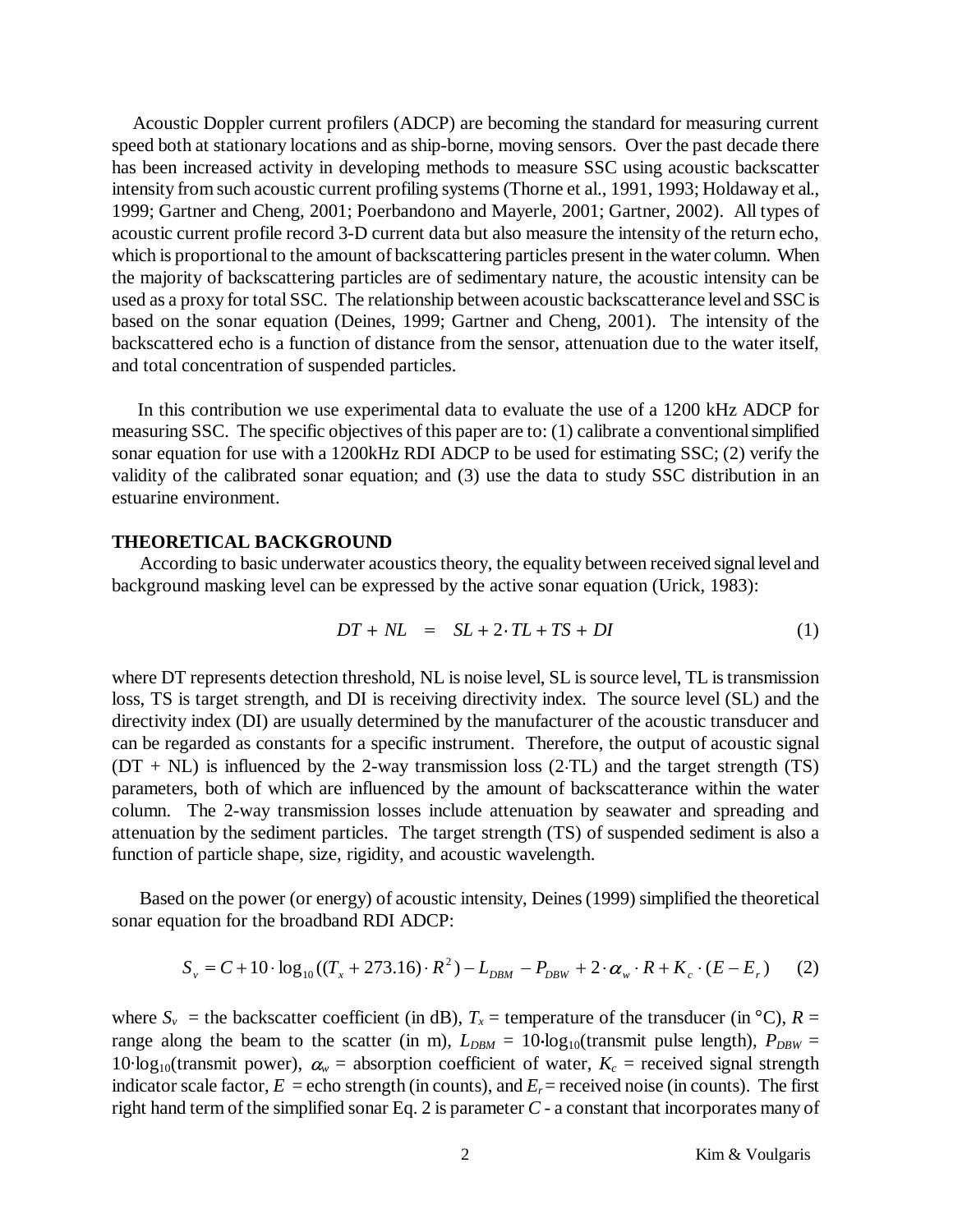the combined parameters (e.g., noise power, transducer efficiency), which are impossible to be measured independently. The parameters  $L_{DBM}$ ,  $P_{DBW}$  and  $E_r$  can also be regarded as constants for specific ADCP instruments and constant power supply. Based on the above assumptions, Eq. 2 can be simplified further as follows:

$$
10 \cdot \log_{10}(SSC) = C_k + 10 \cdot \log_{10}(R^2) + 2 \cdot \alpha_w \cdot R + K_c \cdot E \tag{3}
$$

where SSC is suspended sediment concentration (in kg  $m<sup>3</sup>$ ), and  $C<sub>k</sub>$  is a combined constant. The attenuation coefficient due to water absorption  $(\alpha_w)$  depends primarily on the frequency of the transmitted pulse and partially on the temperature, salinity, density and depth ofthe water column (Rehman 1990). For an acoustic frequency of 1200 kHz, similar to the ADCP we used, 0.48  $dB \cdot m^{-1}$  is a typical  $\alpha_w$  value (Rehman 1990; Deines 1999). Although  $C_k$  and  $K_c$  cannot be measured directly, they can be estimated through calibration with acoustic data backscattered by sedimentary particles of known concentration. In the following, we present experimental data that were used to calibrate Eq. 3 and estimate the parameters  $C_k$  and  $K_c$ .



Figure 1. Map showing experimental site.

#### **DATA COLLECTION**

A field measurement program was conducted during the period October 3-6, 2001, in Winyah Bay, South Carolina, a partially-mixed estuary (Fig. 1) whereby a shipborne, 1200kHz RDI Workhorse ADCP was used to map the current structure along the main axes of the estuary.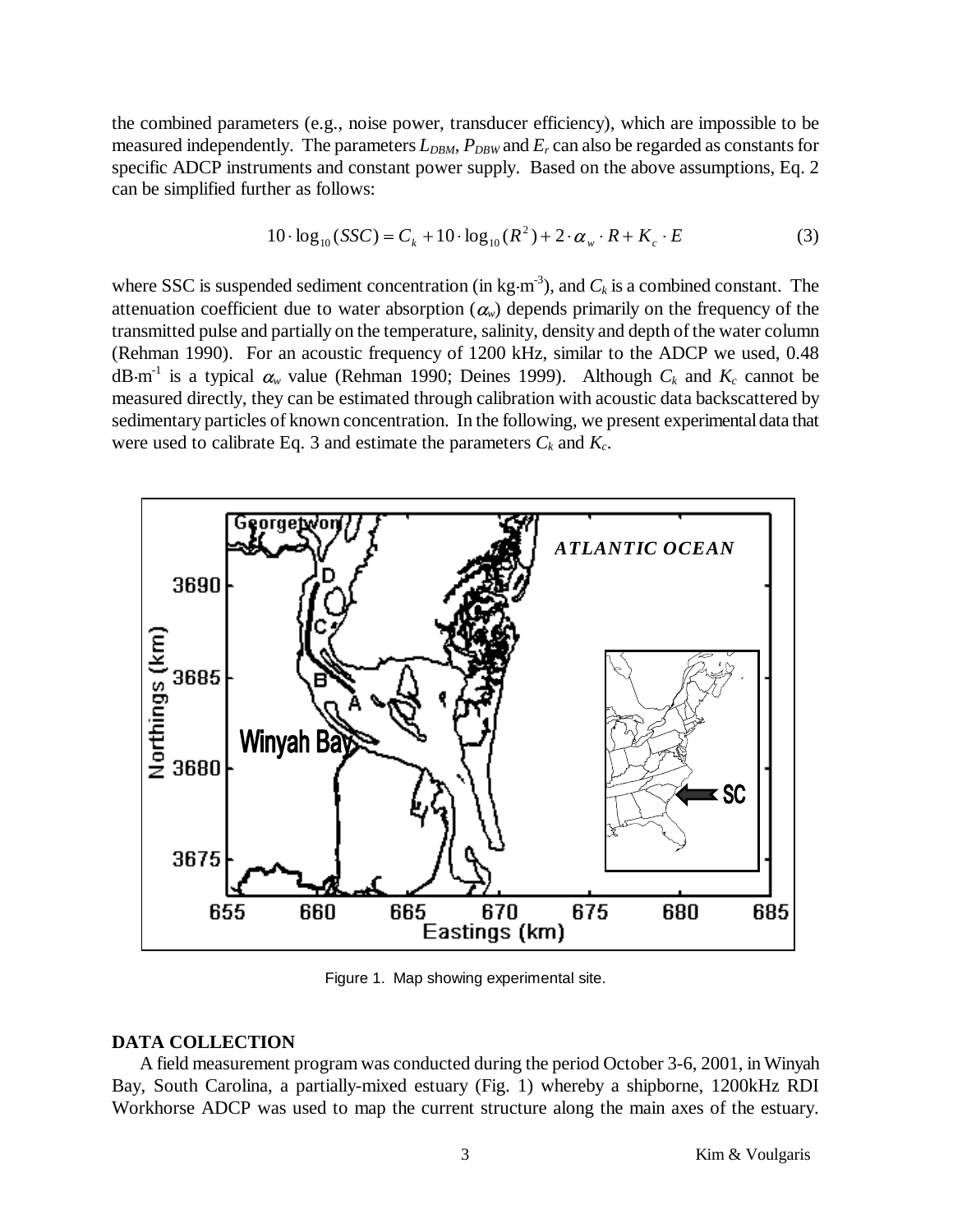Current and acoustic intensity data were recorded at a maximum of 42 elevations(bins). Although data logging occurred at 1s intervals, 1min time averaging took place during post-processing. The size of each bin size was 0.25m and the maximum total water depth never exceeded 12m.

In addition to the ADCP survey, hydrographic and sediment measurements were carried out at 4 stations(A to D, see Fig.1) along the survey line. An instrumented package consisting of aCTD (Ocean Sensors 200), an optical backscatterance sensor (OBS), and a Laser In-Situ Scattering Transmissometer (LISST) was slowly lowered through the water column at the station location and the data were transmitted and logged real time on board the ship. The sampling frequency of the instrumented package was approximately 1Hz, which resulted to a vertical resolution of approximately 2.3cm. The OBS data provided information that was later converted to total suspended sediment concentration. The LISST instrument uses a 670 nm Laser to measure *in-situ* grain size distribution without calibration. (Agrawal and Pottsmith 2001). Data from this device were used to obtain information on the dominant size of particles (i.e., scatterers) present in the water column. This dominant mode was expressed through the mean grain size of suspended sediments calculated from the LISST data using Folk's (1954) graphical method.



Figure 2. Laboratory OBS calibration curve with in-situ sediments.

In order to calibrate OBS in the laboratory immediately after the field experiment, pre-weighed 0.20g of dry sediment samples from the experimental site were added incrementally into 2.0l of mechanically stirred water. Figure 2 shows the calibration curve that was produced and subsequently used to convert the field-collected OBS data into SSC. The OBS-derived SSC data were used as standards for the analysis of the acoustic measurements.

Prior to analysis, the OBS-derived SSC data were spatially averaged in the vertical to match the size  $(0.25m)$  of the ADCP bins. Subsequently, the available cast data were equally divided into two groups of data. The one group was used to calibrate Eq. 3 and estimate the parameters *K<sup>c</sup>* and  $C_k$ . The second group is used to verify the accuracy of the SSC estimates using the equation.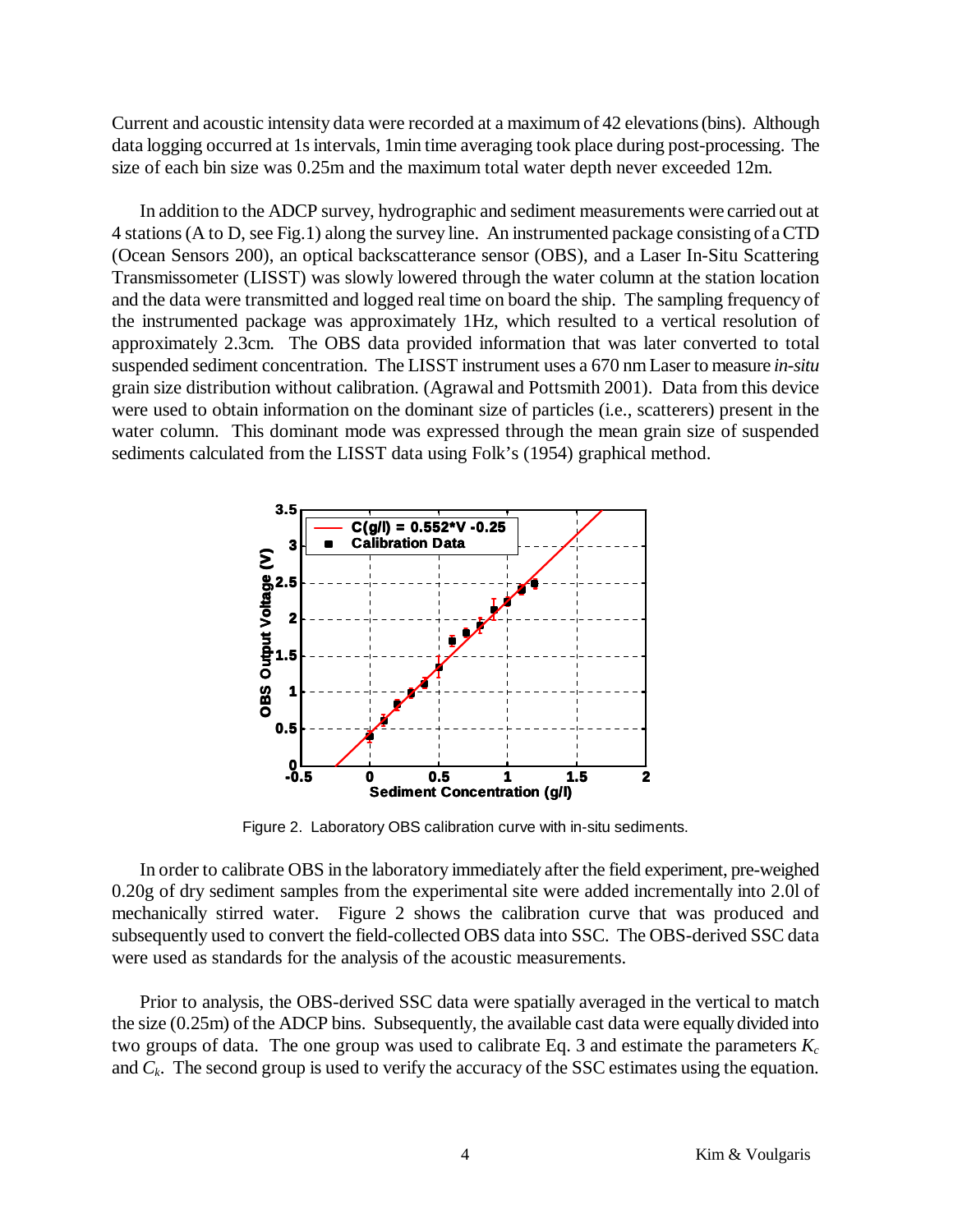In order to avoid bias, the division into groups took place using a random number generator that generated 44 numbers from 1 to 88.

#### **RESULTS** -

During the calibration procedure, SSC and E values in Eq. 3 were substituted by the OBSderived SSC from the first group of casts (calibration group) and concurrent acoustic intensity data collected when the ship was on station using the ADCP. Linear regression analysis was used to estimate the best values for the constants  $K_c$  and  $C_k$  (Fig. 3). It was found that the best–fit values for  $K_c$  and  $C_k$  were 0.43 and –104.65, respectively. The associated errors with 95% confidence interval are  $\pm$  0.0075 and  $\pm$  1.75, respectively.



Figure 3. Linear Regression analysis of OBS-derived SSC and acoustic echo intensity from ADCP

The estimated value of RSSI scale factor  $(K_c)$  is within the range suggested by Deines (1999) for a similar instrument type. This agreement suggests that the value of  $K_c$  could be transferred to different instruments of the same manufacturer and same frequency. Substitution of the estimates of  $K_c$  and  $C_k$  into Eq. 3 leads to:

$$
\log_{10}(SSC) = -10.465 + \log_{10}(R^2) + 2 \cdot 0.048 \cdot R + 0.043 \cdot E \tag{4}
$$

### **Verification Procedure**

Using Eq. 4 and the remaining of the cast data (verification group) we estimated SSC using the ADCP recorded acoustic intensity. Figure 4 shows a comparison of vertical distributions of SSC derived using the OBS and the ADCP acoustic intensity data, respectively. Four typical examples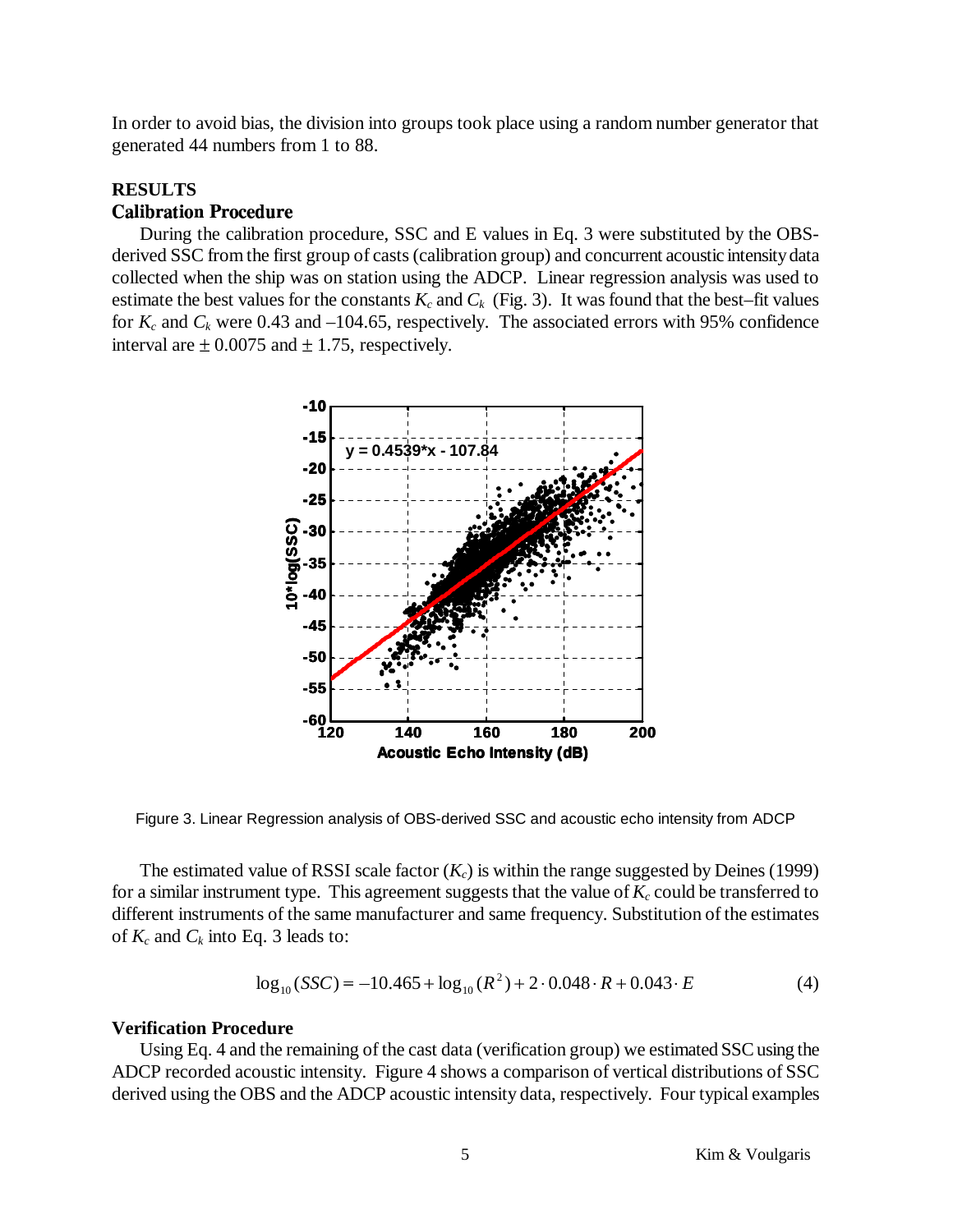are shown corresponding to a variety of ambient levels of suspended sediment concentration. In addition to the qualitative comparison shown in Figure 4, the OBS- and ADCP-derived SSCvalues are compared to each other in Figure 5 demonstrating a high correlation  $(R^2=0.90)$ . However, comparing the 1:1 line with the best-fit linear regression line, the ADCP-based SSC estimates are 11% lower than the estimates based on the OBS measurements. This difference although not very high and certainly within the errors of a lot of experimental methods will be exploited further in the next section.



Figure 4. Examples of comparisons between SSC profiles measured by OBS (represented byblue dot) and ADCP (represented by red cross) from low (a) to high concentration (d)



Figure 5. Correlation between OBS- and ADCP-derived SSC.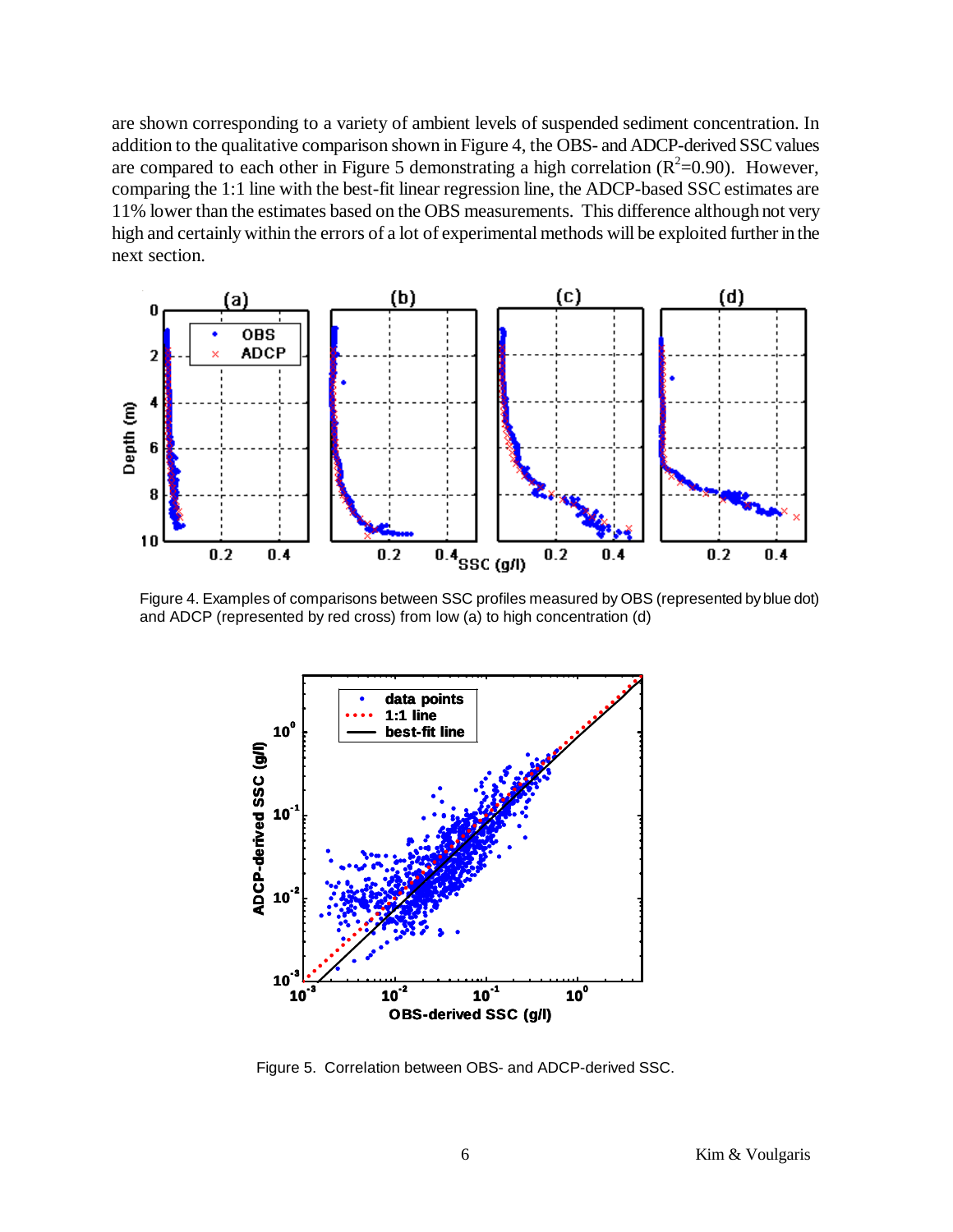

Figure 6. (a) Residual along-channel current in the main channel of the estuary. The solid and dotted contour lines represent 0 cm/s and 95% confidence interval, respectively. (b) Timeaveraged SSC distribution of the longitudinal section of the Winyah Bay estuaryestimated from ADCP return echo intensity using Eq. 4. The solid contour line represents 0.2 g/l.

Eq. 4 was applied to the ADCP records obtained during the whole cruise period and SSC values were calculated even for locations between cast stations where no OBS or LISST data were collected. This approach enabled us to map distribution patterns of SSC in the vertical and horizontal at very high resolution. The whole transect (A to D, see Fig. 1) was divided into 60 100m-long segments. The ADCP-derived SSC data collected within each segment were averaged horizontally and the distribution of sediment throughout the water column was revealed in a synoptic manner for various stages of the tide. Examination of the temporal variability of the SSC field in Winyah Bay is beyond the purpose of this paper. However, the time-averaged SSC for each segment was calculated for the whole survey line A-D and the results are shown in Figure 6. Elevated SSC values are found to persistently occur near the bed and in the area located 16-20km from the estuarine mouth (see Fig. 6b). Such analysis provides the means to accurately locate the area of the estuarine turbidity maximum for the tidal range and river discharge values of the period of the experiment.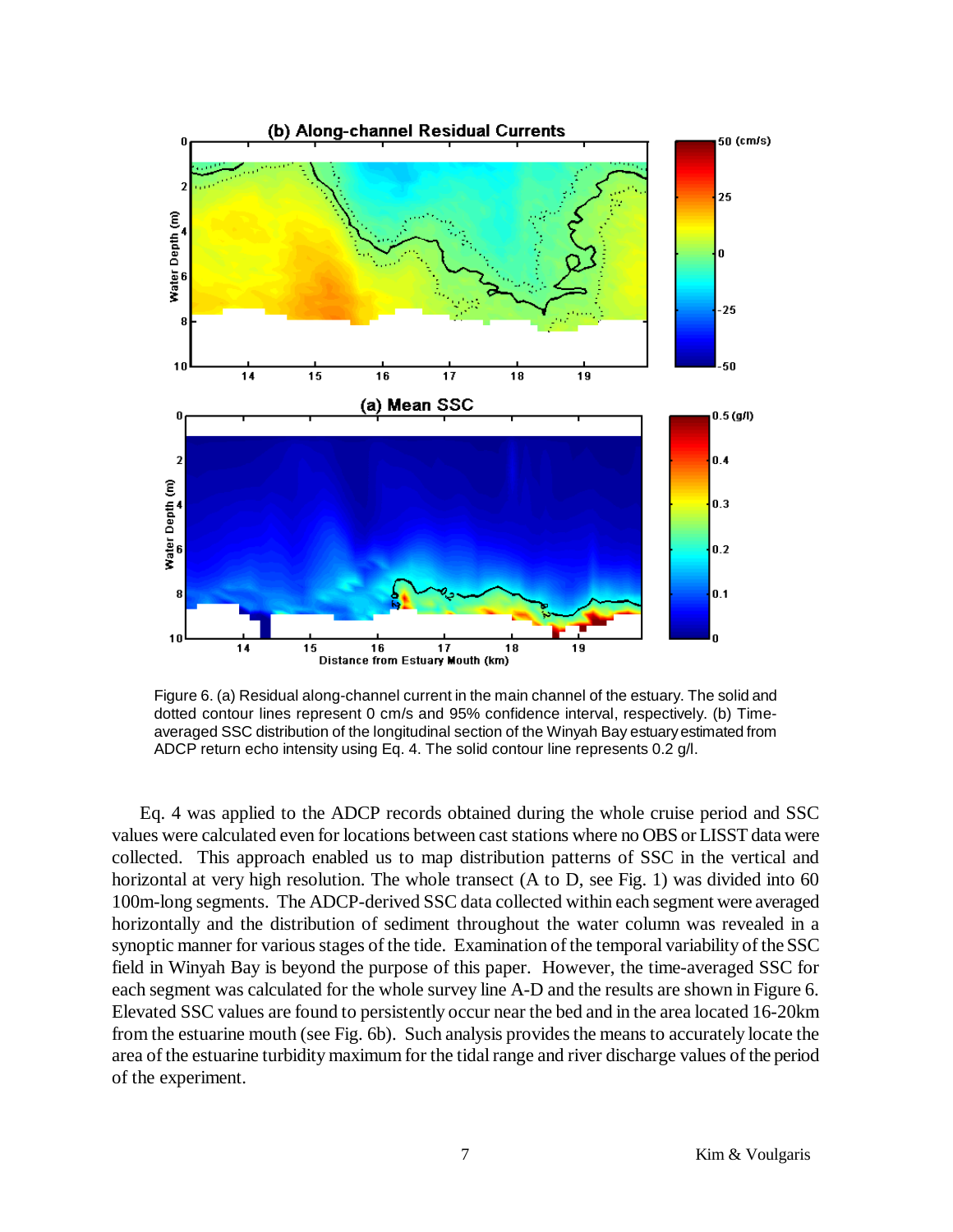The current data collected with the same ADCP instrument were used to calculate the residual circulation along the same part of the estuary. The residual currents were calculated from the same space-averaged data used to calculate the SSC after removing the tidal variation through a least square fitting of the semi-diurnal tidal constituent. The vertical structure of the along-channel residual flow is show in Figure 6a. Landward flow, represented by positive values, occurs near the bed of the outer half of the longitudinal section while seaward flow, represented by negative velocities, is developed in the surface layer of the inner estuary. This is the typical convergence of flow that results in the development of a frontal zone. This residual flow convergence area coincides with the area of elevated values of suspended sediment concentration. This corresponds to the expected location of the estuarine turbidity maximum for the Winyah Bay, which matches well with the zone of high SSC in Figure 6b.

#### **DISCUSSION**

The 2-way transmission loss parameter (2 TL) in Eq. 1 incorporates both the effects of attenuation by seawater and attenuation and spreading by sedimentaryparticlesin suspension in the water column. Thorn et al. (1993) and Holdaway et al. (1999) attempted to calculate the amount of attenuation by suspended sediments, which is due to scattering and viscous absorption by the solids in suspension. Adopting their formulation and using our experimental data we found that the attenuation coefficient due to sediment  $(\alpha_s)$  ranged from  $10^{-3}$  to  $10^{-4}$ . In our calculations, we assumed  $\alpha_w = 0.48$  dB·m<sup>-1</sup>. The  $\alpha_s$  values are at least O(2) smaller than  $\alpha_w$ , thus we can omit the effect of attenuation due to suspended solids. The same assumption was made in similar studies in San Francisco Bay (Gartner and Cheng, 2001).

Gartner and Cheng (2001) and Gartner (2002) mentioned the limitations of using ADCP echo data to estimate SSC. They compared the differences between acoustic and optical methods and concluded that acoustic sensors are more sensitive to large particles while opticalsensors aremore sensitive to small particles. In order to evaluate this, we divided the data from the casts on the basis of their mean grain size as it was estimated from the LISST data. Two groups of data were created: pairs of SSC-and ADCP-derived SSC data for periods where the mean grain size was greater than 62.5  $\mu$ m and for periods when the size was finer than 62.5 $\mu$ m. This mean grain size was selected as the criterion for grouping the data because it defines the boundary between fine sand and silt.

A comparison between OBS- and ADCP-derived SSC for each group isshown in Figure 7. In the case of the fine sand samples the acoustic methods agree very well with the optical (OBS) method for estimating SSC (Fig. 7a). However, for the fine sediment  $( $62.5\mu m$ )$  the acoustic estimates are slightly lower than those from the optics. Based on Urick's work (1983) acoustic particle detection limit is determined by the ratio of the particle circumference (assuming a spherical shape) to acoustic pulse wavelength and is set to 0.1. This ratio value corresponds to a particle size of 40  $\mu$ m for a 1200 kHz acoustic instruments (Gartner, 2002); therefore, sediments finer than  $40 \mu m$  are underestimated during our experiment explaining the underestimation of SSC for fine sediments shown in Figure 7.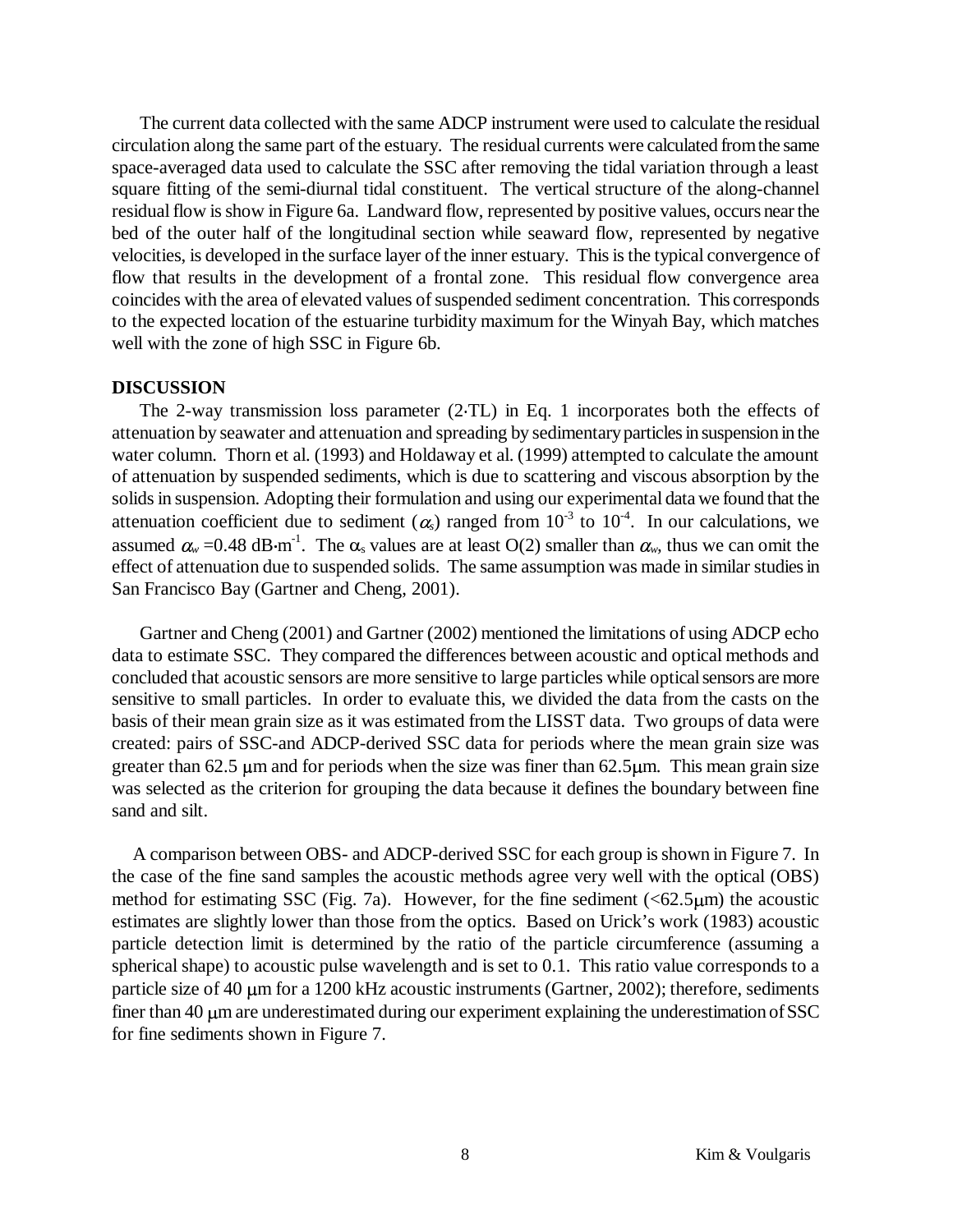

Figure 7. The different correlation pattern between OBS- and ADCP-derived SSC (a) for silt size sediments and (b) for fine sand size sediments. Black line represents the ratio of 1:1.

## **CONCLUSIONS**

In the present work, suspended sediment concentration in an estuarine environment was estimated using acoustic backscatter from a 1200 kHz commercially available ADCP in an estuarine environment. The estimation methodology was based on the modified sonar equation. The two immeasurable constants in the Eq. 3 were calculated though a calibration process using optical measurements of SSC and a working sonar equation was developed for use in areas with no optical or direct measurements of SSC.

Verification of the working Eq. 4 took place by comparing ADCP-derived SSC with SSC values derived using OBS data that were excluded in the calibration process. The correlation coefficient was found to be 0.90.

The use of ADCPs in estimating SSC should be used with caution when the particle size of the sediment in suspension is below the detection limit as this is defined by the ratio of the particle circumference and the wavelength of the acoustic pulse.

We presented a methodology by which through calibration and verification processes a suitable equation can be developed for use with commercially available ADCP systems for continuous and simultaneous measurements of sediment in suspension and mean currents.

It should be noted that our data exhibited sediment concentrations that were monotonically increasing with depth, which is typical of estuarine environments. However, when higher concentrations of sediment are found near the surface then caution should be used.